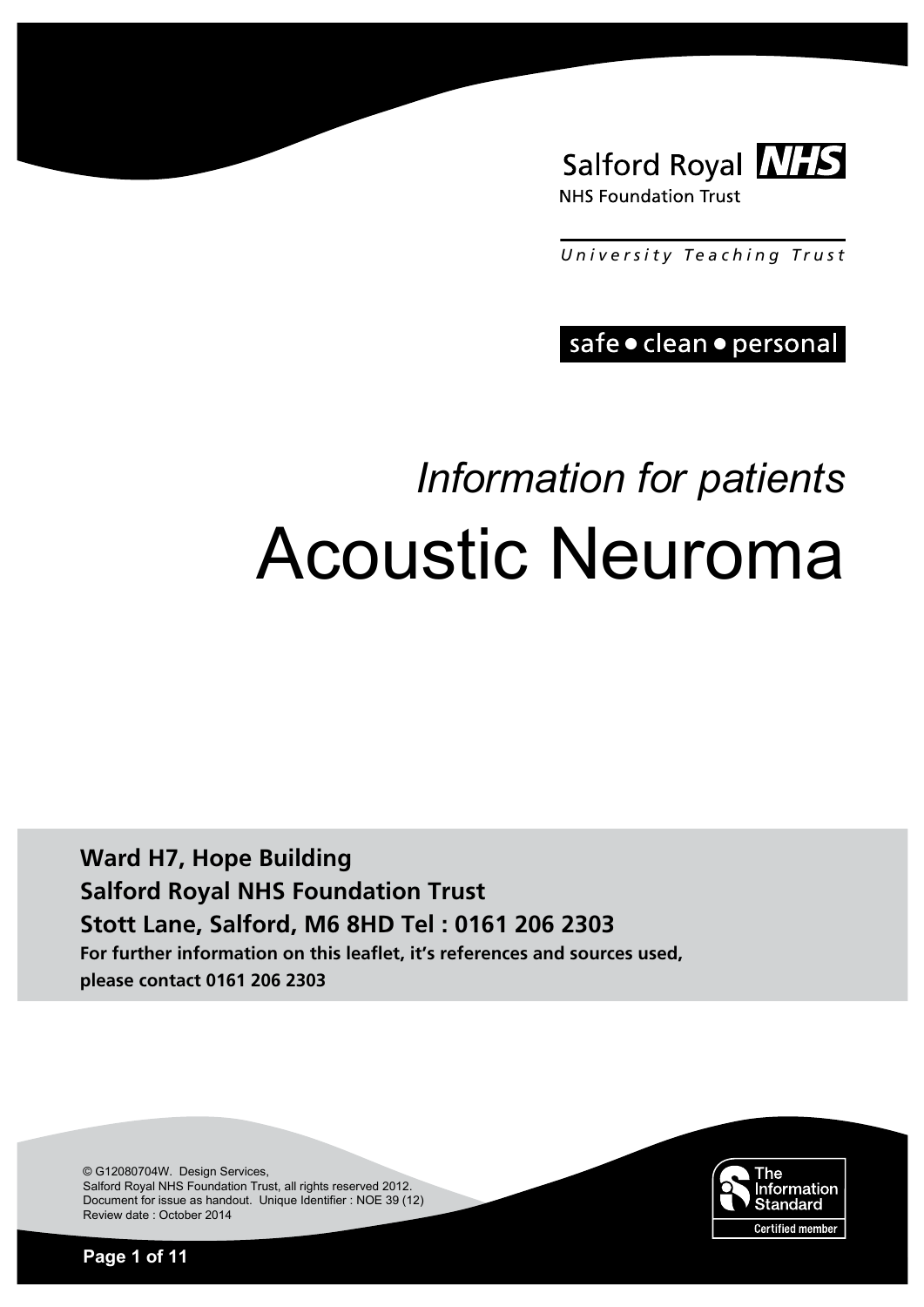Salford Royal NHS NHS Foundation Trust

*University T e aching T rust*

safe • clean • personal

### **What is Acoustic Neuroma?**

You have been diagnosed as having an acoustic neuroma. This is a benign (non cancerous) tumour that arises from the cells that insulate your vestibulo-cochlear nerve as it travels between your inner ear and your brain stem. Your vestibulocochlear nerve carries vestibular fibres (balance) and cochlear fibres (hearing), and is therefore the nerve of hearing and balance.

The tumour is in fact more accurately known as a vestibular schwannoma, as it invariably arises from the vestibular portion of this nerve. Acoustic neuromas are generally slow growing tumours with slow onset of symptoms. You may only notice symptoms as your tumour gets bigger.

The average growth rate of an acoustic neuroma is 2mm a year though occasionally a tumour can grow more quickly, and frequently stops growing all together.



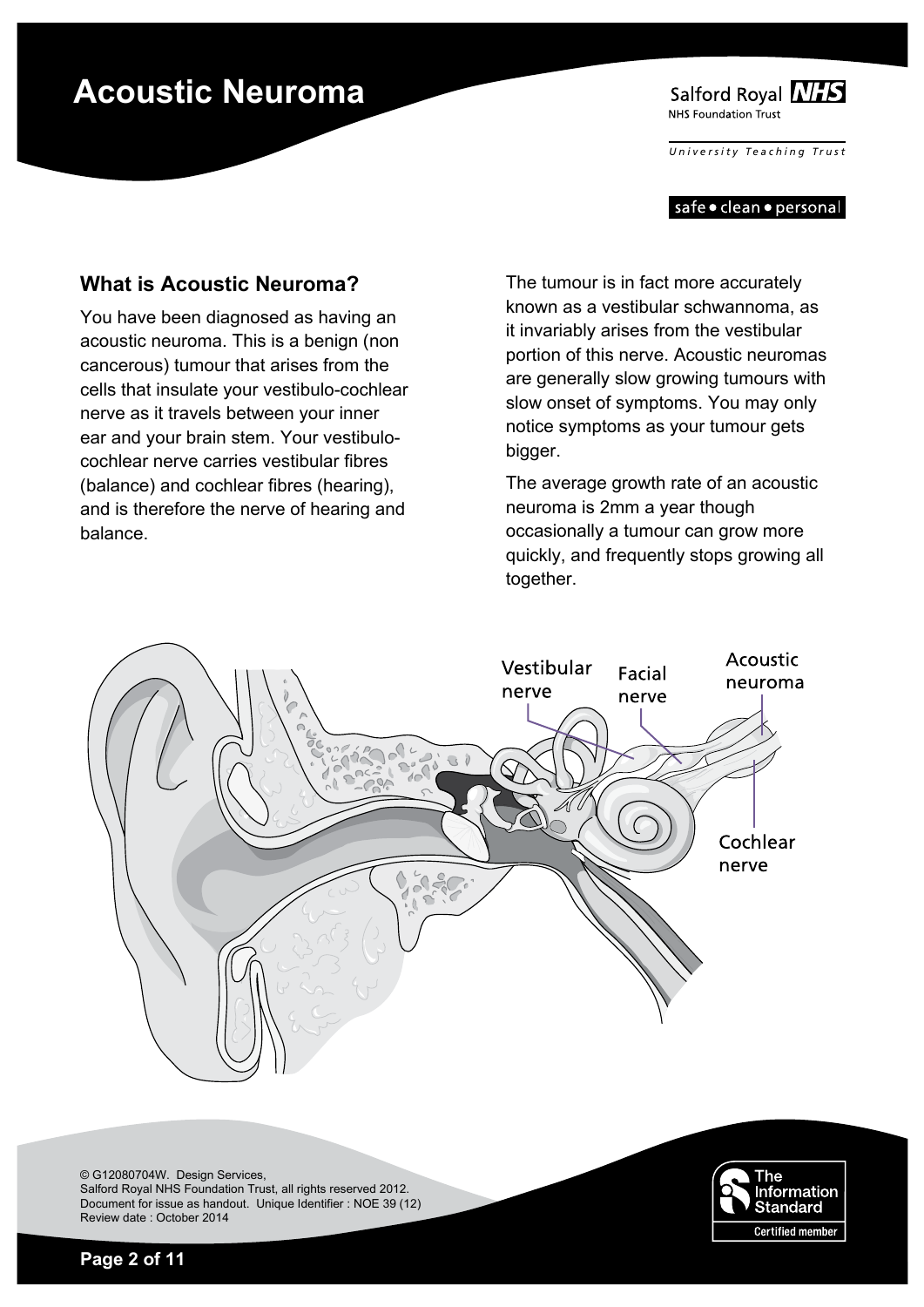Salford Royal NHS NHS Foundation Trust

*University T e aching T rust*

#### safe • clean • personal

It is not fully understood what causes acoustic neuromas. In a small minority of patients they are due to a genetic abnormality called neurofibromatosis type 2.

This is not common, and your acoustic neuroma will be a sporadic tumour unless your doctor has specifically mentioned that you have this genetic disorder.

There are very few other proven risk factors for developing an acoustic neuroma, and specifically there is no evidence to link them with mobile phone use.

The incidence of acoustic neuroma is approximately 1:80,000. Here at Salford Royal NHS Foundation Trust we see around 90 new cases per year.

### **Symptoms**

Symptoms almost always start with hearing loss on one side. This is due to the tumour interfering with the function of the nerve as it grows. Hearing loss is usually gradual and therefore you may not have noticed the hearing loss in its early stages. Approximately 90% of people with an acoustic neuroma experience some degree of hearing loss.

Tinnitus is a sensation of ringing in your ears. It affects approximately 70% of patients with acoustic neuroma.

Occasionally progressive symptoms may occur in the absence of any growth on the scan - in other words, just because your hearing may have worsened, does not mean that the tumour has enlarged.

Vertigo or dizziness can be a debilitating symptom. As the vestibular portion of the nerve is compressed your ability to manage balance may decrease. As this usually occurs slowly, your body adapts and compensates for this change. As a result, some people barely notice any change in their balance although it is common to feel like you are veering to one side when walking.

Facial numbness is an uncommon symptom with small tumours, but can occur as the tumour becomes larger. It results from pressure on the trigeminal nerve, which is the nerve supplying facial sensation. You may notice sensation changes particularly to your forehead, around the eye and to the jawline on the affected side.

Your tumour may also stretch your facial nerve which controls the muscles to your face. It runs in close contact with the vestibulo-cochlear nerve and is always stretched or distorted by the tumour. Paradoxically, this nerve seems to almost always retain function, and it is very unusual to have any weakness or paralysis on the affected side of your face, even with giant tumours.

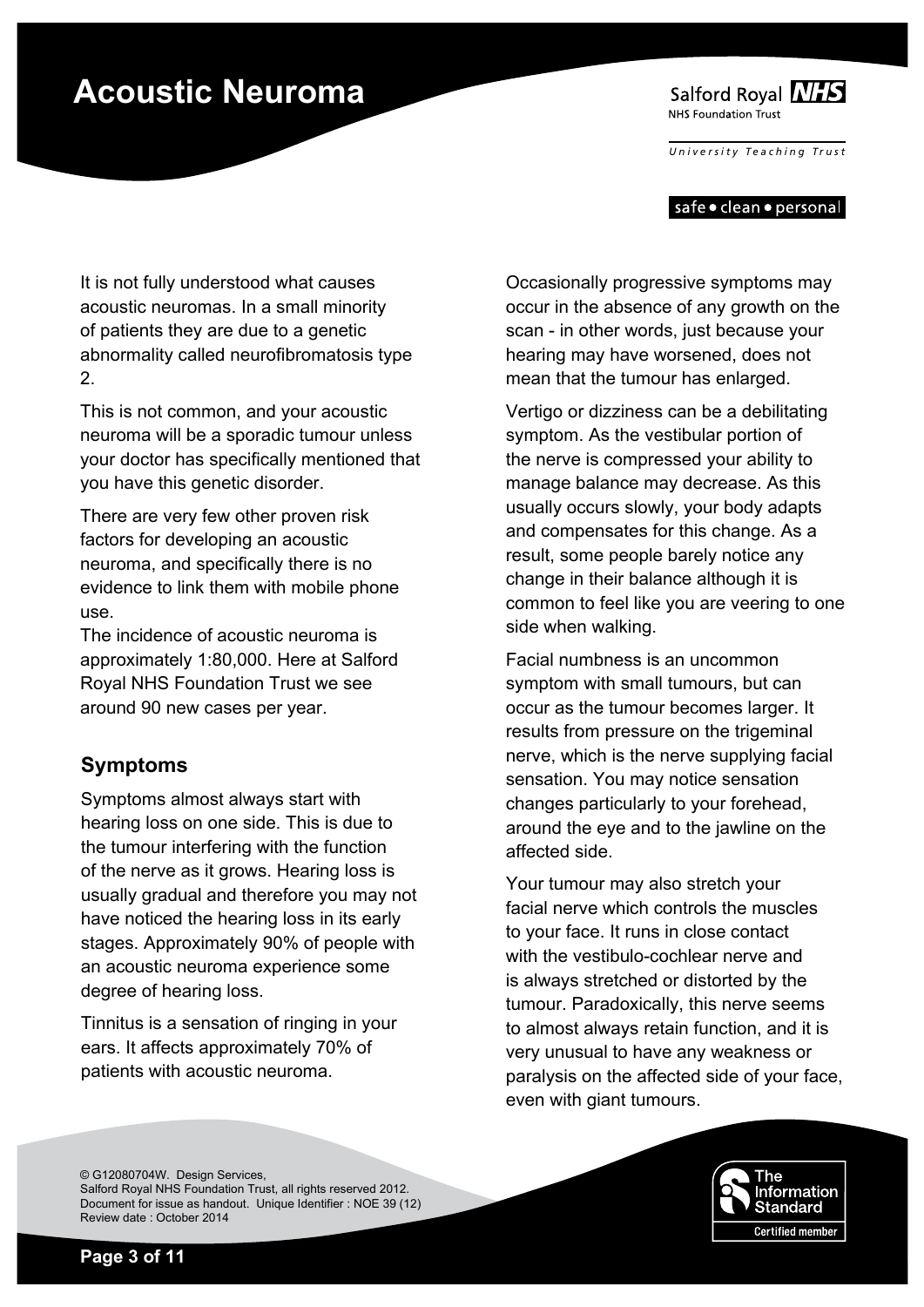

*University T e aching T rust*

safe • clean • personal

If your tumour becomes large, it will eventually begin to press against the brain itself (structures such as your brain stem and cerebellum). You may notice your mobility and balance worsening. This compression can lead to life threatening complications if untreated, though this is uncommon.

### **Diagnosis**

Your doctor may have examined your balance, your inner ears and hearing, and your nerve function if an acoustic neuroma was suspected.

Confirmation of an acoustic neuroma diagnosis is usually through MRI (magnetic resonance imaging). Your surgeon may also send you for a CT scan (computed tomography) though MRI is the best way of detecting these types of tumours.

Once an acoustic neuroma is diagnosed, its relative rarity means that it is important that you are referred on to a specialist team who are used to managing these tumours. That is why you have been referred to Salford Royal.

### **Salford Royal's Skull Base Team**

The skull base team at Salford Royal NHS Foundation Trust is made up of:

2 Consultant neurosurgeons

**Professor Andrew King and Mr Scott Rutherford** 

2 ENT (ear, nose and throat) surgeons

**Mr Simon Freeman and** 

#### **Mr Simon Lloyd**

and a clinical nurse specialist,

#### **Sister Andrea Wadeson.**

They also have specialist fellows working with them who are undergoing subspecialty training in this type of surgery.

There is also a wider multidisciplinary team who may be involved in your treatment including oncologists, radiologists and radiographers.

Together they work with other disciplines and ward staff to ensure that the highest quality of care is delivered to you during your stay with us.

Salford is one of the largest neuroscience centres in Great Britain. It receives referrals nationally and internationally due to it's expertise in managing acoustic neuromas and other similar conditions. Our web page address is featured at the end of the leaflet for further information on our team.

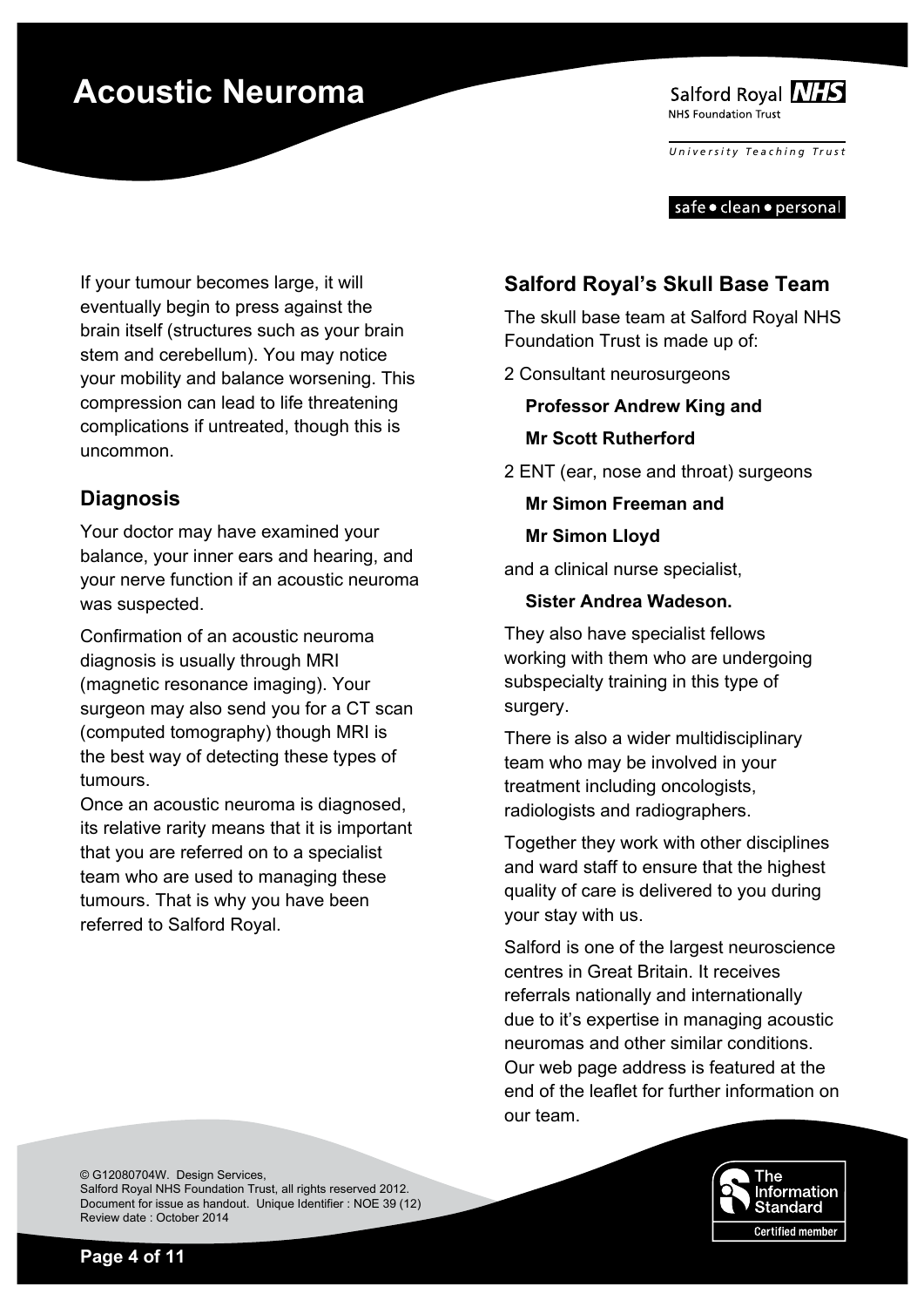

*University T e aching T rust*

#### safe • clean • personal

### **Treatment for Acoustic Neuroma**

You are now at the stage where treatment options will be discussed with you. Your surgeon will have discussed the findings on your MRI with a team of specialists. Treatment for your acoustic neuroma will depend upon many factors including:

- O **Your age;** as these are generally slow growing tumours, older patients may be managed in a more conservative way.
- O **Your overall health;** if your health is poor it may not be advisable to perform surgery and another option may be considered.
- O **The size and configuration of your tumour;** larger tumours tend to be managed with surgery, although this will depend on the other factors too. There are certain other characteristics of the tumour which may influence this decision (for example if the tumour contains cysts).
- O **The growth rate of your tumour;** if your tumour does not appear to be growing or it is growing at a slow rate then you may be observed with periodic scans and clinical follow ups. If your tumour appears to be growing faster, your surgeon is likely to advise an active form of management.

O**Your symptoms;** sometimes the amount of hearing you still have or the severity of tinnitus or dizziness is a factor in deciding treatment.-Your preferences!

It is important that you discuss in detail any questions that you may have at this stage. Your surgeon will decide with you which option would be the most appropriate for you depending on the factors above.

The options available are:

### **Watch, Wait and Rescan**

If your tumour is small, we will almost always suggest no active treatment until clear tumour growth is demonstrated. Therefore, nothing more than a further scan at a 6 to 12 month interval will be arranged.

If your tumour remains static or if the growth rate is very slow and your tumour still small, your surgeon may simply suggest continued monitoring with MRI and clinical follow ups. This may also be the case for older patients and those with health issues.

It may seem like nothing is being done for you, however, as acoustic neuromas are benign and often do not pose any immediate risk to you, the risks of surgery may outweigh the benefits at this point. The close monitoring would enable the team to reassess your options at

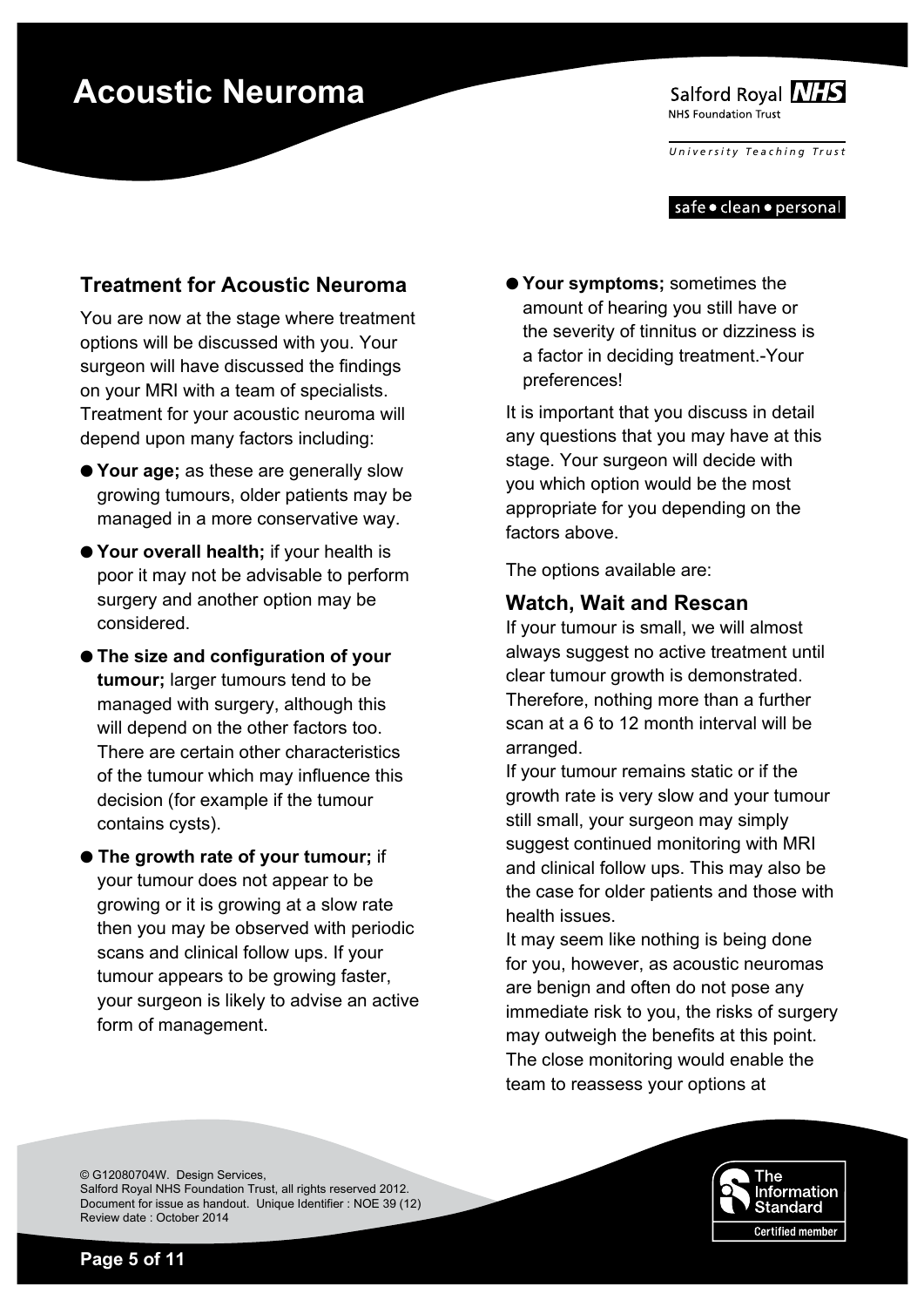Salford Royal NHS NHS Foundation Trust

*University T e aching T rust*

#### safe • clean • personal

any given time. It is important that you inform the specialist nurse of any new or worsening symptoms in between hospital visits.

### **Surgery**

Surgery is a safe and widely offered option which aims to deal with this condition by completely removing the tumour. There are cases where it is not possible to remove the entire tumour, typically due to adherence to the facial nerve.

If this is the case, it is safer to leave a tiny portion of tumour to preserve nerve/brain function, rather than risk permanent injury. After all, this is a benign, slow-growing tumour which you will have had for many years, and a small remnant is unlikely to cause you any problems in the future. In cases where we leave a tiny remnant, the risk of needing further treatment is only about 2%. By achieving total or neartotal removal of the tumour, surgery offers a 97% chance of successfully dealing with your tumour.

In either instance you will be monitored after your surgery to assess the unlikely occurrence of a re-growth.

There are 3 main approaches for surgery. The choice depends upon the tumour size and location, your hearing level and your surgeon's expertise.

Each approach has its own benefits and risks and your surgeon will discuss the best option for you.

Each involves an incision on the affected side of the head though in slightly different places. There is the possibility of preserving your hearing function with some approaches (but only with very small tumours and useful pre-operative hearing), although this will be discussed in detail with you by your surgeon if appropriate. The most significant risk from surgery is damage to the facial nerve. The risk of this is directly related to the size of the tumour, but overall the vast majority of patients have normal or near-normal facial movement some months after surgery. A larger number of people will have a temporary weakness which recovers as the nerve gets over the manipulation involved to remove the tumour. If you do have a facial weakness, it affects your ability to close your eye, make facial expressions, and eat or drink with that side of your face. Your surgeon will give you a more accurate idea of the risk of surgery to your facial nerve with your specific tumour.

Occasionally surgical removal of acoustic neuromas may be complicated by damage to other cranial nerves, such as

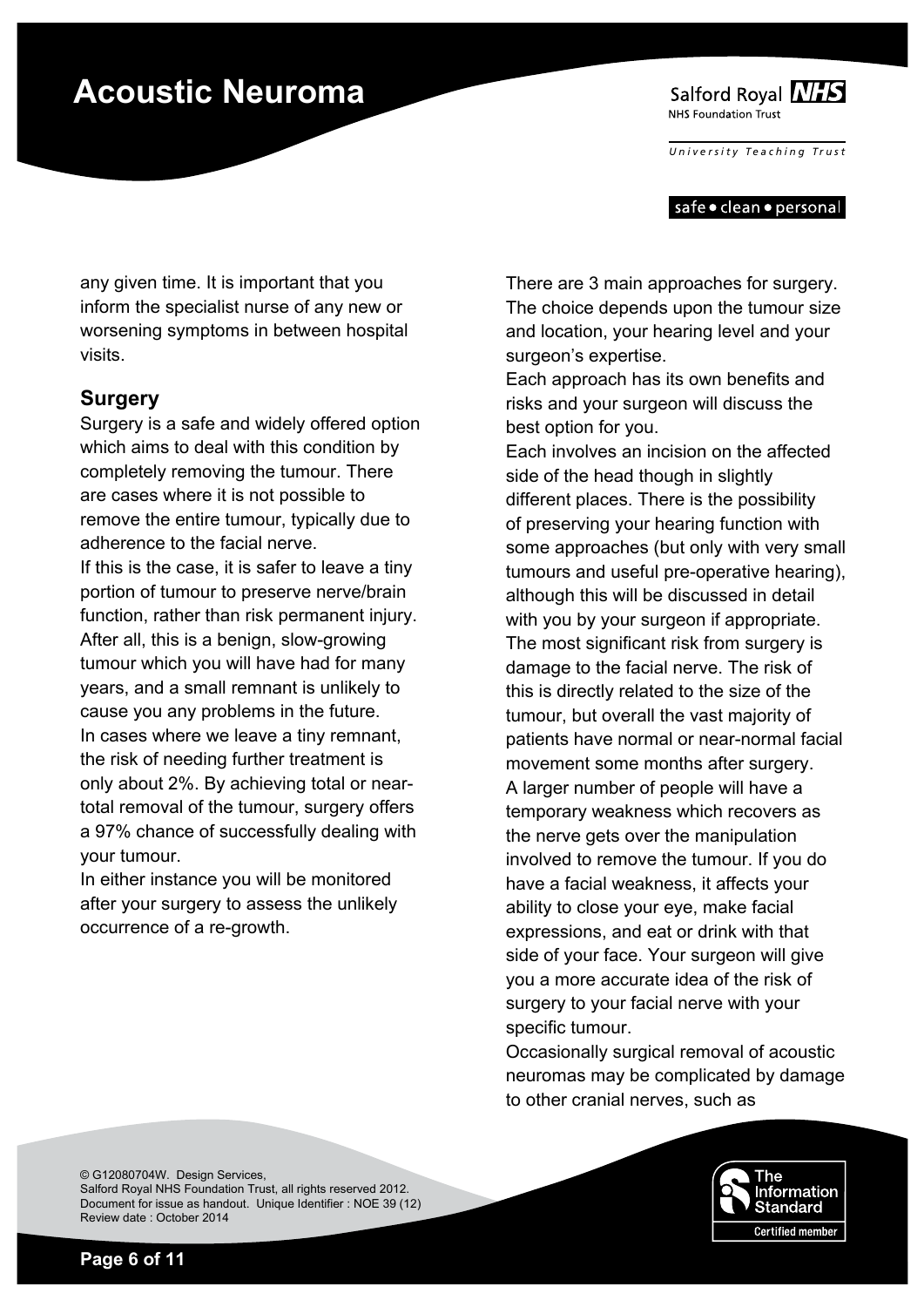Salford Royal NHS NHS Foundation Trust

*University T e aching T rust*

#### safe • clean • personal

the trigeminal nerve (facial sensation), nerves that control eye movements or the nerves for swallowing. These are rare occurrences, and any resulting problems will be dealt with by the appropriate therapists.

Surgery can also have other rare complications, and this includes a tiny risk to your life (<1%), a tiny risk of a stroke (<1%), bleeding inside the head or infection. A particular complication of the surgical approach through the inner ear is that cerebro-spinal fluid (the clear fluid that surrounds the brain) can work its way out of the wound or through the middle ear to the back of the nose. This needs to be treated promptly to remove the risk of infection getting into the brain. This might involve a drain being placed in your lower back to divert this fluid, or occasionally a repair operation.

With all types of surgery you can expect to stay in hospital for approximately 7 days though a small minority of patients require a slightly longer stay.

We advise that you have somebody at home when you are discharged as you will be tired and possibly dizzy for a few weeks after surgery.

### **Radiosurgery**

Radiosurgery is a technique that uses a single highly targeted dose of radiotherapy to arrest the activity of the tumour and prevent further growth. There are several different machines capable of delivering "radiosurgery", and the differences in these relate to the targeting mechanisms and the radiation source, rather than the principle by which the radiotherapy is delivered. In other words, the "GammaKnife", the "CyberKnife" and "Linac" just refer to different machines rather than different treatment modalities. Most of our patients wishing to have radiosurgery will be treated in The Christie radiotherapy satellite centre at Salford Royal NHS Foundation Trust. This satellite centre is equipped with two modern high precision linear accelerators ("linacs") which are specially designed for radiosurgery.

Whilst the tumour control rate of radiosurgery is not as high as with surgery, approximately 95% of tumours are successfully controlled using radiosurgery. The advantage of radiosurgery is that there is a smaller chance of facial weakness than with surgery, and if you have useful hearing to begin with, it is more likely to preserve this than with an operation. It is usually only advised for tumours less than 2cm due to the risk of early swelling of the tumour,

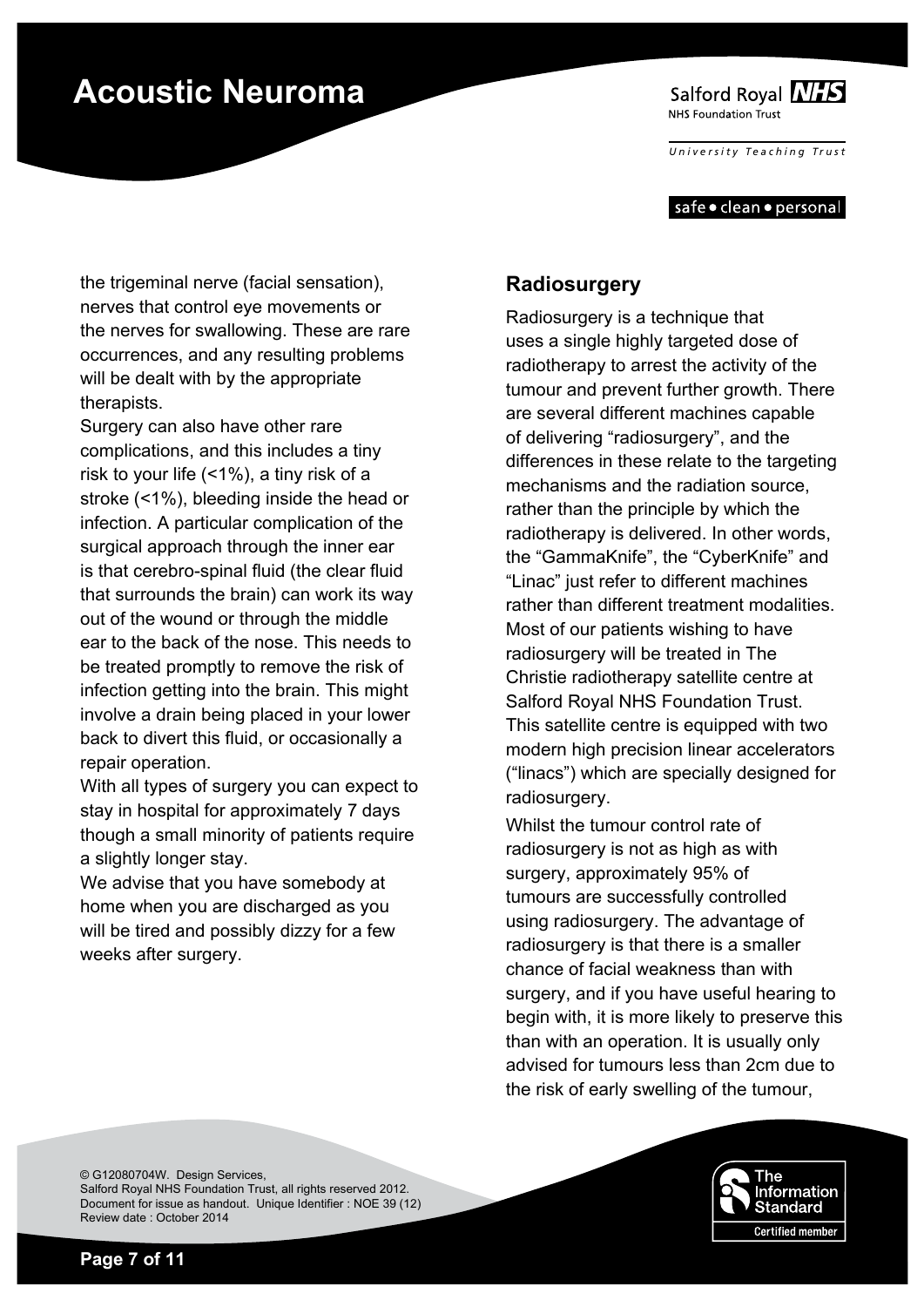Salford Royal NHS NHS Foundation Trust

*University T e aching T rust*

#### safe • clean • personal

and the increased potential of damage to surrounding structures such as nerves or the brainstem with the higher radiation dose required for larger tumours. Finally, there is a very small chance that the X-rays involved in having radiosurgery may cause a benign or malignant (cancerous) tumour in later life. In each decade after treatment, around 1 in 1000 people may suffer this complication. In addition there is an extremely small risk that radiosurgery may transform your benign acoustic neuroma into a more aggressive tumour. The risk of this, based on worldwide reports, appears to be extremely low, around 1 in 10,000 patients undergoing this treatment. Radiosurgery does not involve a surgical incision. The treatment is delivered by focusing X-rays on your tumour. You will have a mask custom made to fit you, to

hold your head still during each stage of your planning and treatment. To plan your treatment, you will have a CT scan wearing this mask. You will also have another MRI scan, but you will not need to wear the mask for this. The mask, the CT and the MRI scan will all be done in a single visit to The Christie at Salford. These scans allow the team of experts preparing your treatment to locate the position of the tumour and to prepare a plan to very precisely target the radiation dose, so that the tumour is irradiated with minimal dose to surrounding structures.

You will normally attend The Christie at Salford on a second day to have your treatment. The radiosurgery treatment is painless and should last approximately 30 minutes. You will be lying on your back on a table that moves into the radiation unit, similar to having a scan, during your treatment. You will be able to speak to the radiographer at any time and are observed on a camera. You can go home as soon as treatment is done. You may have some mild pressure headaches immediately after the treatment though this should quickly subside. Many patients resume normal activities the following day. You can go back to work as soon as you feel well enough and there are no specific restrictions on daily activities. You may notice a degree of facial weakness in the months following treatment, as discussed in the section on surgery, though this is less likely (fewer than 1 in 10 patients) than with surgery. If it does occur, it is usually temporary. You may also notice some facial numbness, which is a little more common than after surgery, but again fewer than 1 in 10 patients should be affected, and it is also usually temporary. Preservation of hearing is not guaranteed with this method though the chances are usually better than with surgery. We can discuss this in more detail with you for your particular tumour. You may feel tired after treatment but this should only last a few days.

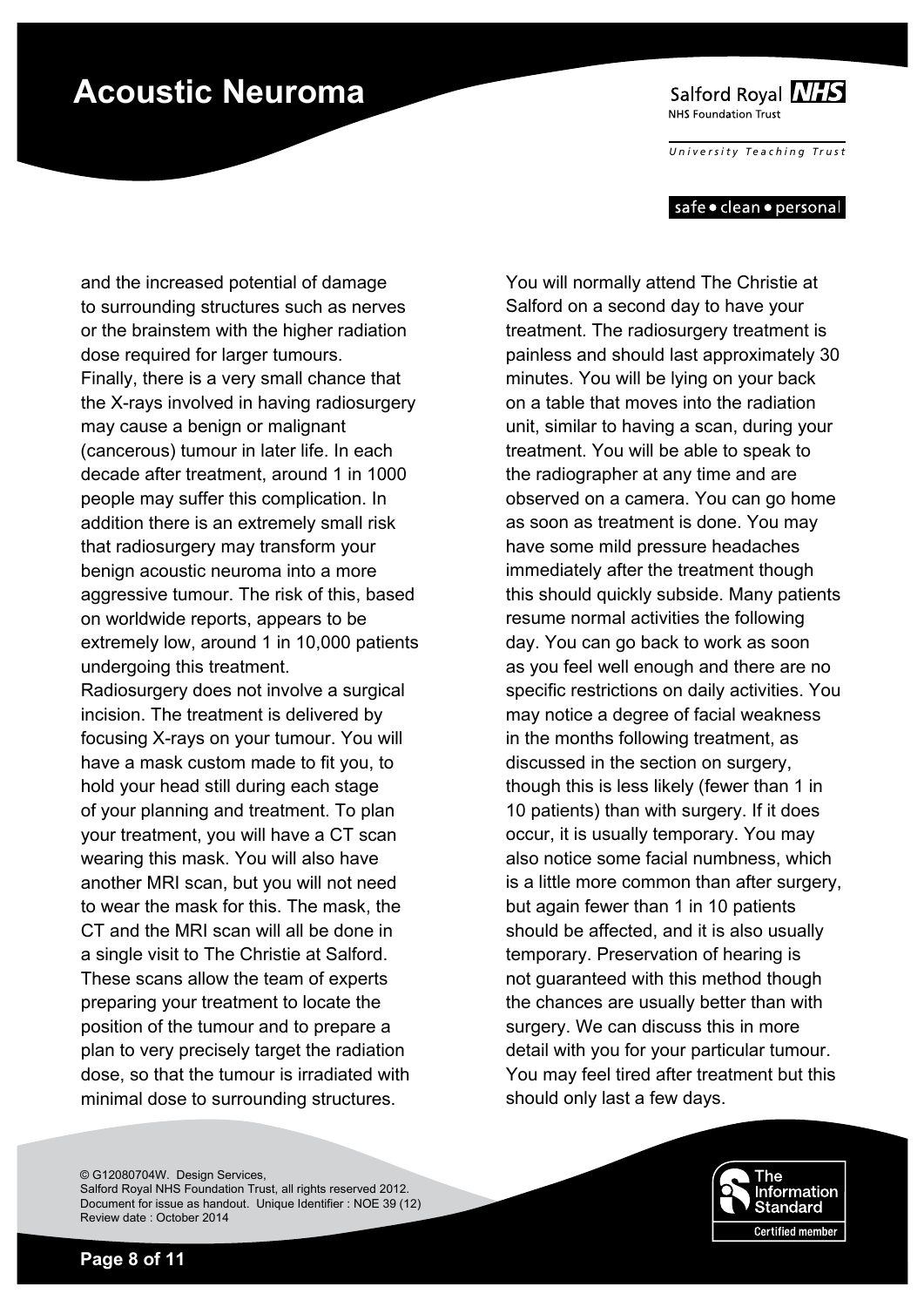Salford Royal NHS NHS Foundation Trust

*University T e aching T rust*

#### safe • clean • personal

#### **Aftercare**

Aftercare of patients with acoustic neuroma depends largely on the treatment given. If you are on the "Watch and Wait" list then you are likely to be observed for the rest of your life at intervals determined by your team. You will be given a contact number for the skull base specialist nurse in case of any questions or worries you may have.

If you have surgery you will be cared for on a neurosurgical ward. Each ward has highly experienced staff that are familiar with the complex needs of patients following removal of an acoustic neuroma.

You may also need to have input from other disciplines such as speech and language therapists, dieticians, physiotherapists, audiology and ophthalmology.

You are likely to be tired for some weeks after surgery and we advise that you gradually increase your levels of activity in order to recover at a safe pace.

You will initially be followed up by the specialist nurse via telephone. This takes place approximately 2 weeks after discharge for surgery. The consultant will see you in clinic around 4-8 weeks after discharge and then you will be seen again after one year. You may have a scan at this point though, as most surgical removals are totally successful, you may

© G12080704W. Design Services, Salford Royal NHS Foundation Trust, all rights reserved 2012. Document for issue as handout. Unique Identifier : NOE 39 (12) Review date : October 2014

be offered a scan 2 years after surgery. A further scan is carried out 5 years after surgery and you are then likely to be discharged from the care of the skull base team. Some patients may require ongoing observation and scanning. Your surgeon will discuss this with you.

Following radiosurgery you will be periodically scanned for the rest of your life. You are not likely to need any further treatment for your acoustic neuroma and should be able to return to a normal daily routine. Most patients are seen by the specialist nurse 6 months after radiosurgery and you may be recalled for periodic clinic visits therafter.

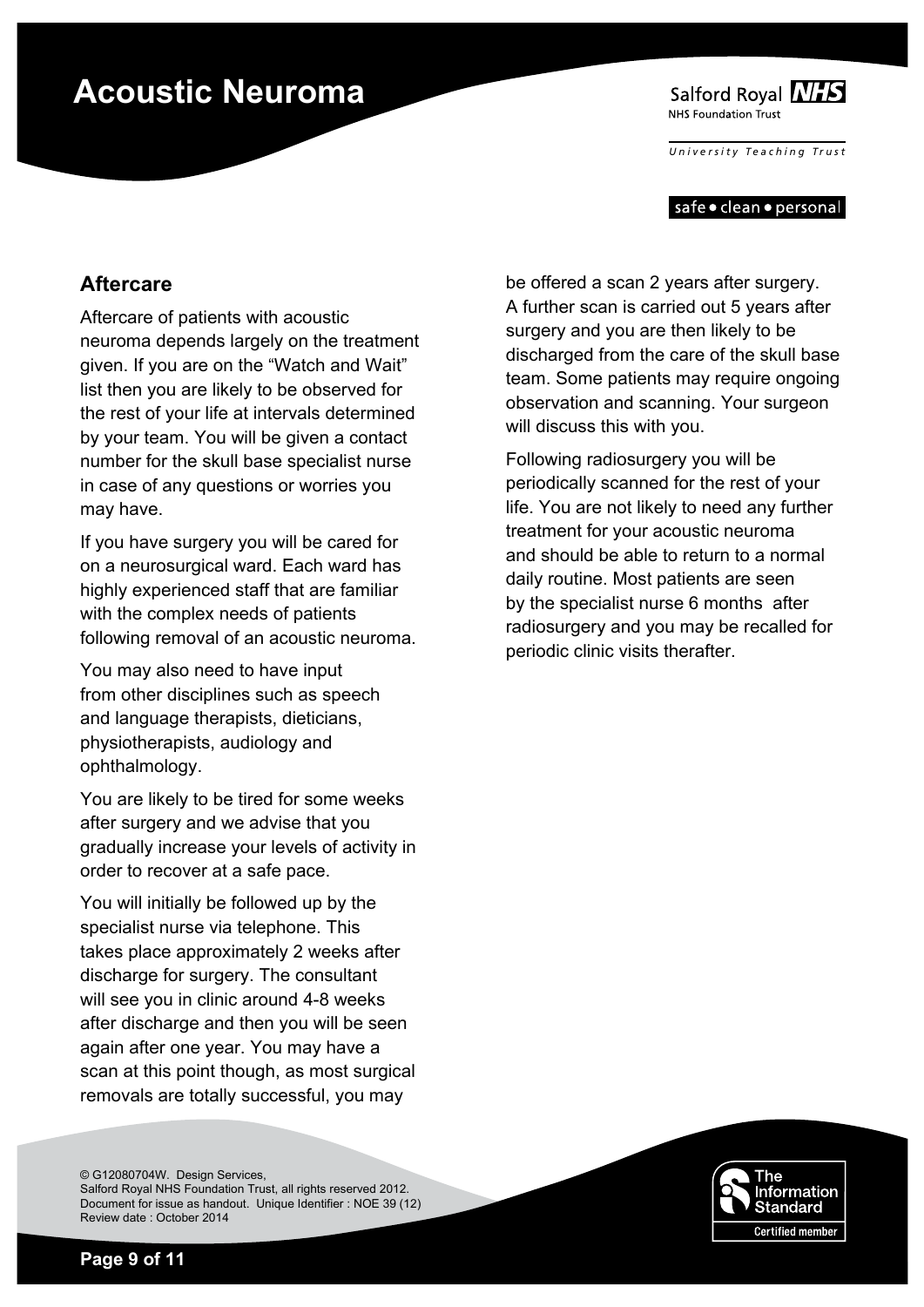

*University T e aching T rust*

safe • clean • personal

### **Who to Contact?**

Many questions can arise after diagnosis of an acoustic neuroma. There is always someone here who can help you.

We advise that if you have any questions, no matter how small, or if you have any changes in your symptoms, contact the skull base specialist nurse:

### **Andrea Wadeson**

Skull base specialist nurse



Tel: **0161 206 2303**

Tel: **07545 513 382**



Email: **andrea.wadeson@srft.nhs.uk**

#### or

#### **Jane Riley**

Secretary to Mr. Rutherford



Tel: **0161 206 0119**

#### **Alison Dapoto**

Secretary to Professor King



Tel: **0161 206 5541**

#### **Kim Madden**

Secretary to Mr Lloyd and Mr Freeman, Or see your GP. Or if the issue is more urgent, attend your local Accident and Emergency Department.

If your query is related to radiosurgery carried out at The Christie at Salford you can contact the oncologists secretaries as below:

**Katie Royle** Secretary to Dr McBain



Tel: **0161 918 7008**

**Kathryn Rashid** Secretary to Dr Whitfield



Search our Website



**http://www.srft.nhs.uk/ about-us/depts/neuroskull-base/**

Other useful numbers and websites are:

#### **British Acoustic Neuroma Association**



**http://www.bana-uk.com**

### **BASIC**

Brain and Spinal Injuries Charity



**http:/www.basiccharity.org**



© G12080704W. Design Services, Salford Royal NHS Foundation Trust, all rights reserved 2012. Document for issue as handout. Unique Identifier : NOE 39 (12) Review date : October 2014

**Page 10 of 11**